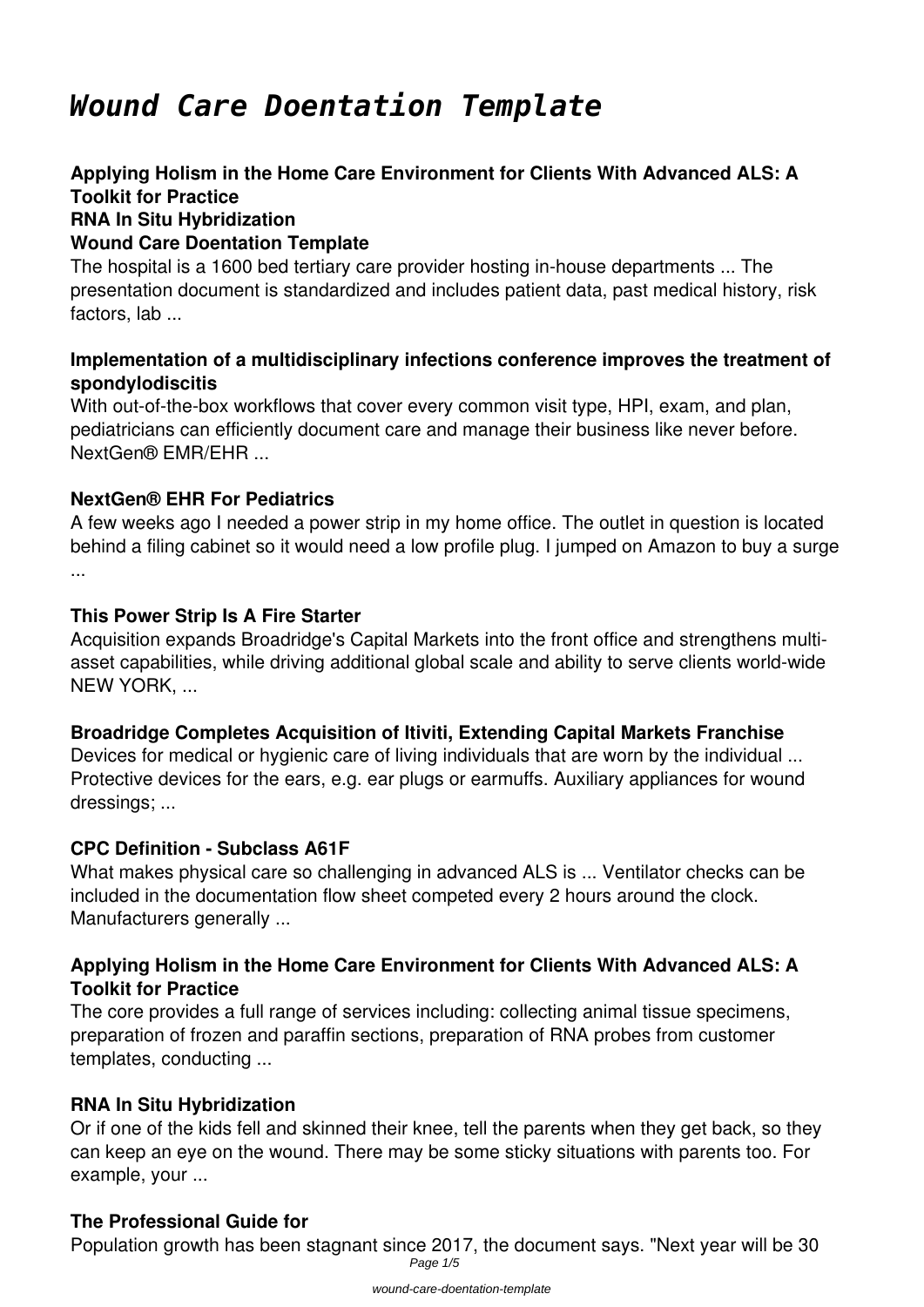years since the original moratorium on this stock," said Robert Rangeley a marine biologist and director of ...

### **'It's more than just a fish:' Scientists worry cod will never come back in N.L.**

were receiving end-of-life care, had a clinically unstable condition, or had a chronic wound or a wound requiring specialist treatment, or if compression therapy was contraindicated. Compression ...

## **Compression Therapy to Prevent Recurrent Cellulitis of the Leg**

Linux has changed. Originally inspired by Unix, there were certain well understood but not well enforced rules that everyone understood. Programs did small things and used pipes to communicate.

## **Linux Fu: Moving /usr**

Full of underground dungeons and goofy gadgets, this is one of those rare cases when what should have been a B-list James Bond knock-off with an Asian cast wound up becoming one of the greatest ...

#### **The 101 best action movies ever made**

were receiving end-of-life care, had a clinically unstable condition, or had a chronic wound or a wound requiring specialist treatment, or if compression therapy was contraindicated. Compression ...

*Devices for medical or hygienic care of living individuals that are worn by the individual ... Protective devices for the ears, e.g. ear plugs or earmuffs. Auxiliary appliances for wound dressings; ...*

*Wound Care Doentation Template*

*A few weeks ago I needed a power strip in my home office. The outlet in question is located behind a filing cabinet so it would need a low profile plug. I jumped on Amazon to buy a surge ...*

#### **CPC Definition - Subclass A61F**

The hospital is a 1600 bed tertiary care provider hosting in-house departments ... The presentation document is standardized and includes patient data, past medical history, risk factors, lab ...

#### **Implementation of a multidisciplinary infections conference improves the treatment of spondylodiscitis**

**Broadridge Completes Acquisition of Itiviti, Extending Capital Markets Franchise Wound Care Doentation Template**

**The hospital is a 1600 bed tertiary care provider hosting in-house departments ... The presentation document is standardized and includes patient data, past medical history, risk factors, lab ...**

**Implementation of a multidisciplinary infections conference improves the treatment of spondylodiscitis**

**With out-of-the-box workflows that cover every common visit type, HPI, exam, and plan, pediatricians can efficiently document care and manage their business like never before. NextGen® EMR/EHR ...**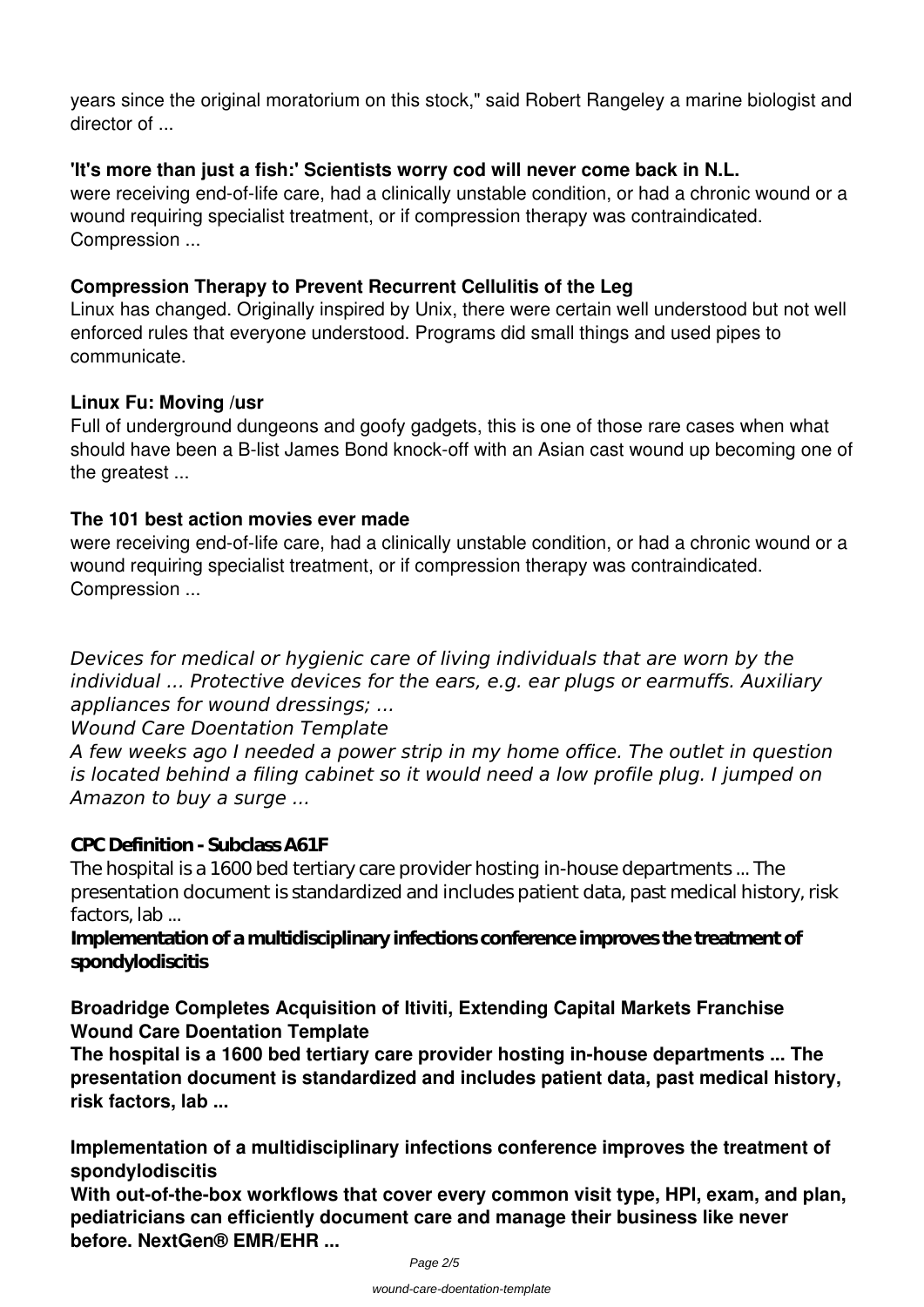#### **NextGen® EHR For Pediatrics**

**A few weeks ago I needed a power strip in my home office. The outlet in question is located behind a filing cabinet so it would need a low profile plug. I jumped on Amazon to buy a surge ...**

#### **This Power Strip Is A Fire Starter**

**Acquisition expands Broadridge's Capital Markets into the front office and strengthens multi-asset capabilities, while driving additional global scale and ability to serve clients world-wide NEW YORK, ...**

**Broadridge Completes Acquisition of Itiviti, Extending Capital Markets Franchise Devices for medical or hygienic care of living individuals that are worn by the individual ... Protective devices for the ears, e.g. ear plugs or earmuffs. Auxiliary appliances for wound dressings; ...**

### **CPC Definition - Subclass A61F**

**What makes physical care so challenging in advanced ALS is ... Ventilator checks can be included in the documentation flow sheet competed every 2 hours around the clock. Manufacturers generally ...**

**Applying Holism in the Home Care Environment for Clients With Advanced ALS: A Toolkit for Practice**

**The core provides a full range of services including: collecting animal tissue specimens, preparation of frozen and paraffin sections, preparation of RNA probes from customer templates, conducting ...**

#### **RNA In Situ Hybridization**

**Or if one of the kids fell and skinned their knee, tell the parents when they get back, so they can keep an eye on the wound. There may be some sticky situations with parents too. For example, your ...**

#### **The Professional Guide for**

**Population growth has been stagnant since 2017, the document says. "Next year will be 30 years since the original moratorium on this stock," said Robert Rangeley a marine biologist and director of ...**

**'It's more than just a fish:' Scientists worry cod will never come back in N.L. were receiving end-of-life care, had a clinically unstable condition, or had a chronic wound or a wound requiring specialist treatment, or if compression therapy was contraindicated. Compression ...**

**Compression Therapy to Prevent Recurrent Cellulitis of the Leg Linux has changed. Originally inspired by Unix, there were certain well understood but not well enforced rules that everyone understood. Programs did small things and used pipes to communicate.**

#### **Linux Fu: Moving /usr**

**Full of underground dungeons and goofy gadgets, this is one of those rare cases when what should have been a B-list James Bond knock-off with an Asian cast wound up**

Page 3/5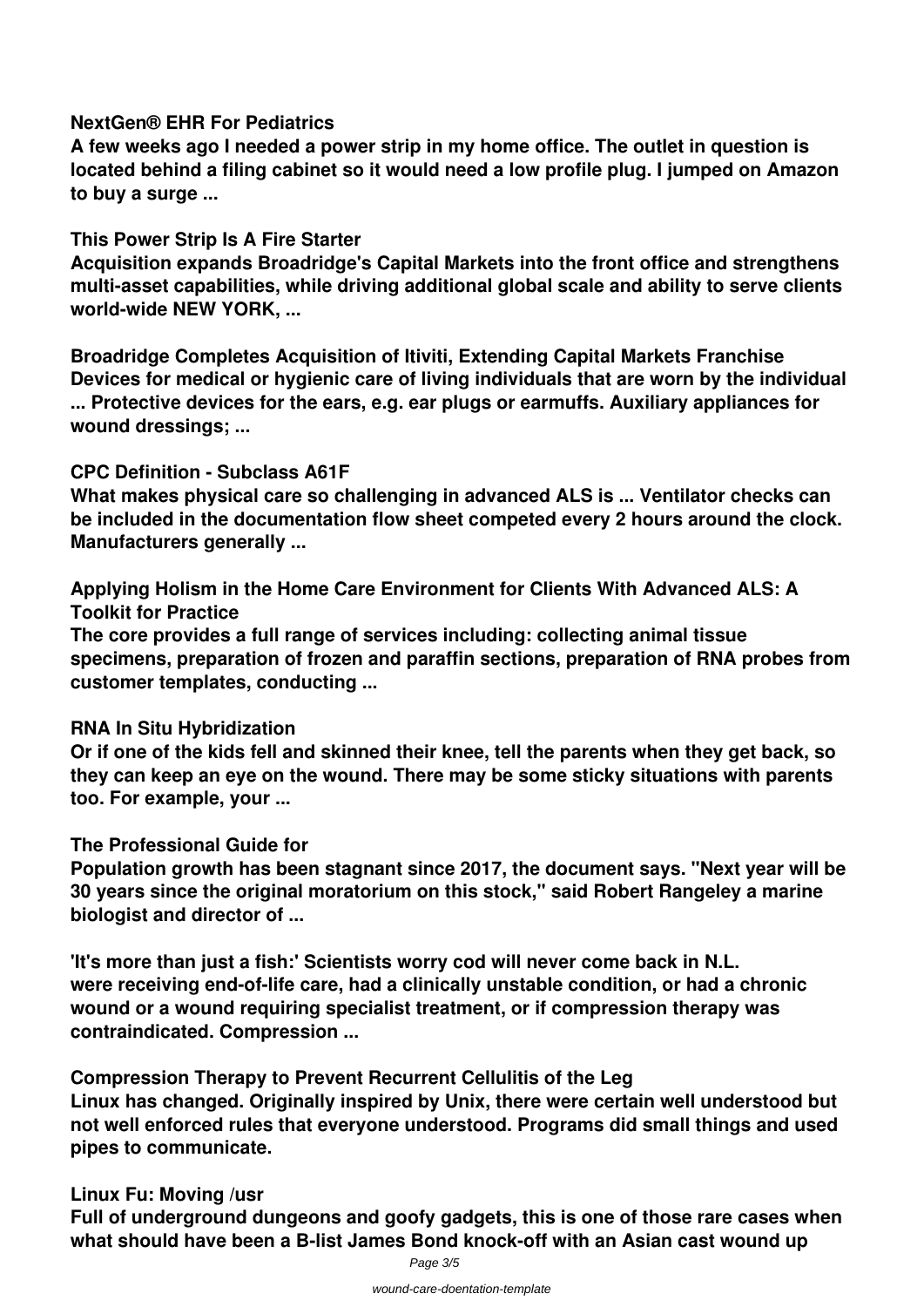**becoming one of the greatest ...**

**The 101 best action movies ever made**

**were receiving end-of-life care, had a clinically unstable condition, or had a chronic wound or a wound requiring specialist treatment, or if compression therapy was contraindicated. Compression ...**

With out-of-the-box workflows that cover every common visit type, HPI, exam, and plan, pediatricians can efficiently document care and manage their business like never before. NextGen® EMR/EHR ...

Population growth has been stagnant since 2017, the document says. "Next year will be 30 years since the original moratorium on this stock," said Robert Rangeley a marine biologist and director of ...

**Compression Therapy to Prevent Recurrent Cellulitis of the Leg**

# *'It's more than just a fish:' Scientists worry cod will never come back in N.L.*

*The 101 best action movies ever made*

*were receiving end-of-life care, had a clinically unstable condition, or had a chronic wound or a wound requiring specialist treatment, or if compression therapy was contraindicated. Compression ...*

# **Linux Fu: Moving /usr**

**The core provides a full range of services including: collecting animal tissue specimens, preparation of frozen and paraffin sections, preparation of RNA probes from customer templates, conducting ...**

**What makes physical care so challenging in advanced ALS is ... Ventilator checks can be included in the documentation flow sheet competed every 2 hours around the clock. Manufacturers generally ...**

# **The Professional Guide for**

Acquisition expands Broadridge's Capital Markets into the front office and strengthens multi-asset capabilities, while driving additional global scale and ability to serve clients world-wide NEW YORK, ...

Or if one of the kids fell and skinned their knee, tell the parents when they get back, so they can keep an eye on the wound. There may be some sticky situations with parents too. For example, your ...

# **This Power Strip Is A Fire Starter**

Linux has changed. Originally inspired by Unix, there were certain well understood but not well enforced rules that everyone understood. Programs did small things and used pipes to communicate.

Full of underground dungeons and goofy gadgets, this is one of those rare cases when what should have been a B-list James Bond knock-off with an Asian cast wound up becoming one of the greatest ...